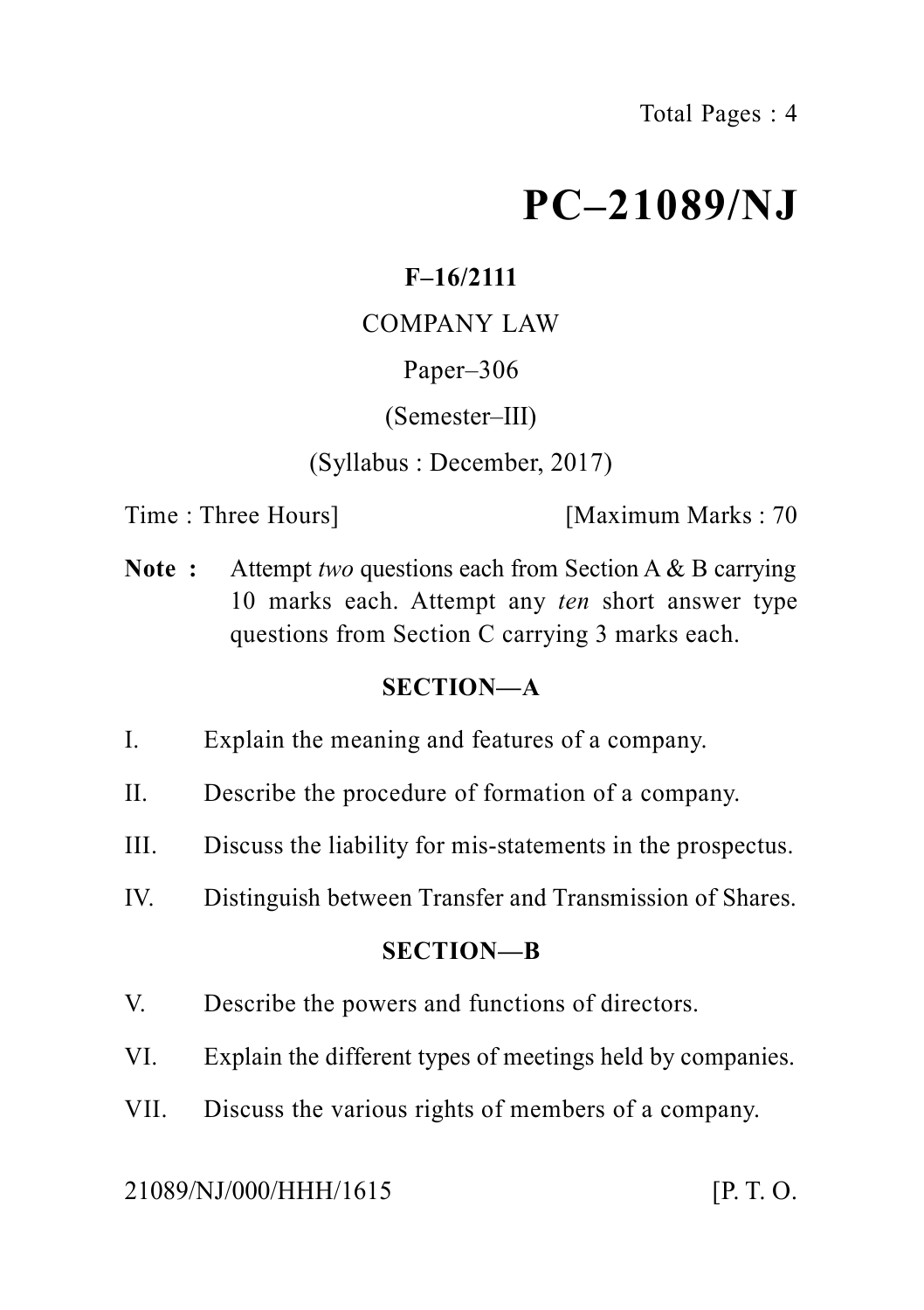VIII. Explain the different modes of winding up of a company.

# **SECTION—C (Compulsory Question)**

- IX. Write short notes on the following : (Any *ten*)
	- 1. Government company.
	- 2. Foreign company.
	- 3. Preliminary contracts.
	- 4. Dematerialization of shares.
	- 5. Book building process.
	- 6. Doctrine of Indoor Management.
	- 7. Voluntary winding up.
	- 8. Contributory.
	- 9. Minutes.
	- 10. Extra-ordinary General Meeting.
	- 11. Powers of official liquidator.
	- 12. Alternate director.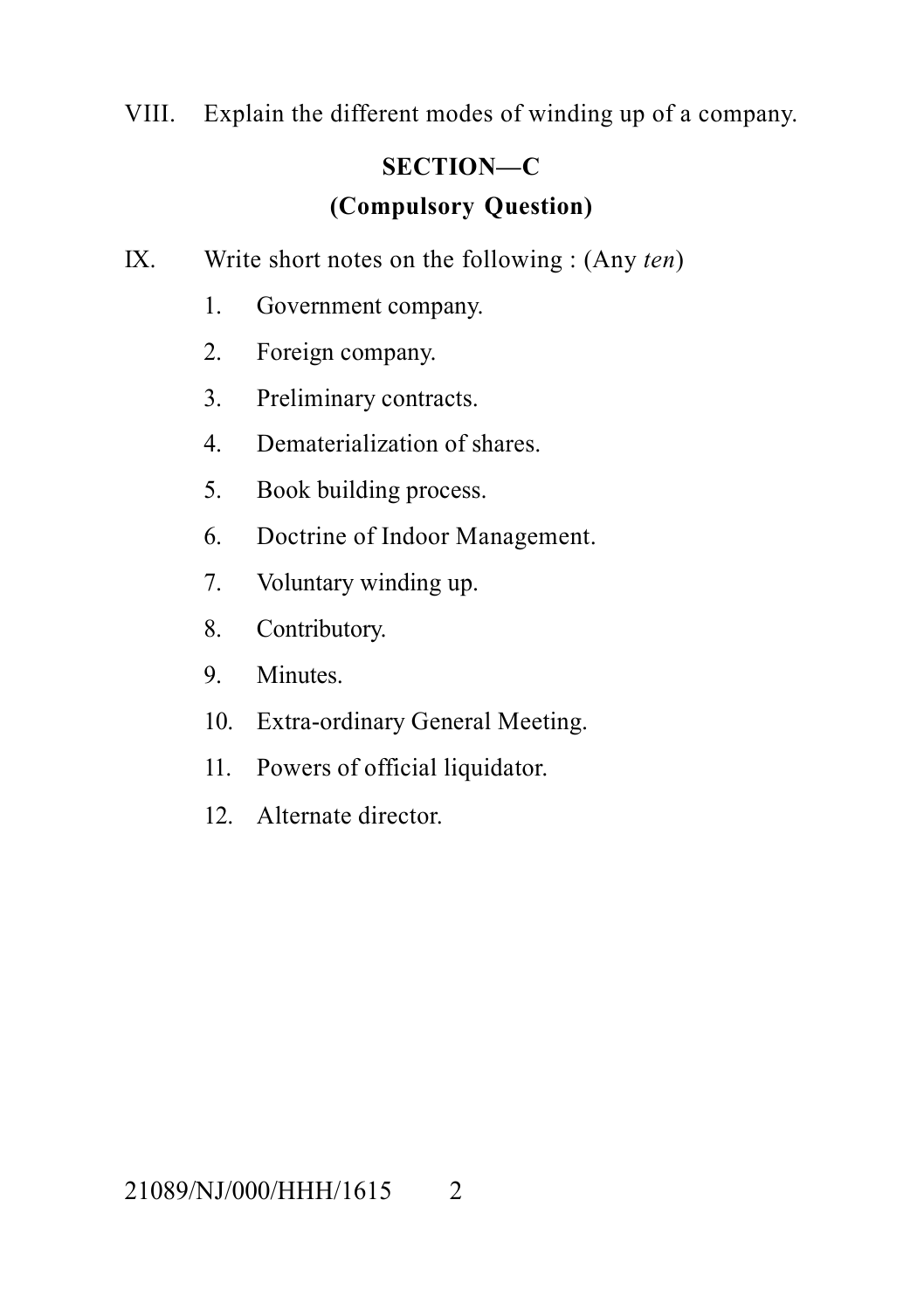#### **PUNJABI VERSION**

PUNJABI VERSION<br>ਨੋਟ : ਭਾਗ A ਅਤੇ B ਵਿਚੋਂ *ਦੋ–ਦੋ* ਪ੍ਰਸ਼ਨ ਕਰੋ। ਹਰੇਕ ਪ੍ਰਸ਼ਨ ਦੇ<br>10 ਅੰਕ ਹਨ। ਭਾਗ C ਵਿਚਲੇ ਕੋਈ *ਦਸ* ਸੰਖੇਪ ਉੱਤਰ ਵਾਲੇ<br>ਪੁਸ਼ਨ ਕਰੋ। ਹਰੇਕ ਪੁਸ਼ਨ ਦੇ 3 ਅੰਕ ਹਨ। PUNJABI VERSION<br>ਭਾਗ A ਅਤੇ B ਵਿਚੋਂ *ਦੋ–ਦੋ* ਪ੍ਰਸ਼ਨ ਕਰੋ। ਹਰੇਕ ਪ੍ਰਸ਼ਨ ਦੇ<br>10 ਅੰਕ ਹਨ। ਭਾਗ C ਵਿਚਲੇ ਕੋਈ *ਦਸ* ਸੰਖੇਪ ਉੱਤਰ ਵਾਲੇ<br>ਪ੍ਰਸ਼ਨ ਕਰੋ। ਹਰੇਕ ਪ੍ਰਸ਼ਨ ਦੇ 3 ਅੰਕ ਹਨ। **ਨੋਟ :** ਭਾਗ A ਅਤੇ B ਵਿਚੋਂ *ਦੋ–ਦੋ* ਪ੍ਰਸ਼ਨ ਕਰੋ। ਹਰੇਕ ਪ੍ਰਸ਼ਨ ਦੇ<br>10 ਅੰਕ ਹਨ। ਭਾਗ C ਵਿਚਲੇ ਕੋਈ *ਦਸ* ਸੰਖੇਪ ਉੱਤਰ ਵਾਲੇ<br>ਪ੍ਰਸ਼ਨ ਕਰੋ। ਹਰੇਕ ਪ੍ਰਸ਼ਨ ਦੇ 3 ਅੰਕ ਹਨ।

#### ਭਾਗ $-A$

- ਪ੍ਰਸ਼ਨ ਕਰੋ। ਹਰੇਕ ਪ੍ਰਸ਼ਨ ਦੇ 3 ਅੱਕ ਹਨ।<br>ਭਾਗ—A<br>I. ਇਕ ਕੰਪਨੀ ਦੇ ਅਰਥ ਅਤੇ ਵਿਸ਼ੇਸ਼ਤਾਵਾਂ ਦੀ ਵਿਆਖਿਆ ਕਰੋ।<br>II. ਇਕ ਕੰਪਨੀ ਦੇ ਨਿਰਮਾਣ ਦੀ ਪ੍ਰਕਿਰਿਆ ਦਾ ਵਰਣਨ ਕਰੋ।
- 
- **ਭਾਗ—A**<br>I. ਇਕ ਕੰਪਨੀ ਦੇ ਅਰਥ ਅਤੇ ਵਿਸ਼ੇਸ਼ਤਾਵਾਂ ਦੀ ਵਿਆਖਿਆ ਕਰੋ।<br>II. ਇਕ ਕੰਪਨੀ ਦੇ ਨਿਰਮਾਣ ਦੀ ਪ੍ਰਕਿਰਿਆ ਦਾ ਵਰਣਨ ਕਰੋ।<br>III. ਪ੍ਰਾਸਪੈਕਟਸ ਵਿਚ ਗਲਤ ਬਿਆਨੀ ਲਈ ਜਿੰਮੇਵਾਰੀ ਦੀ ਚਰਚਾ I. ਇਕ ਕੰਪਨੀ ਦੇ ਅਰਥ ਅਤੇ ਵਿਸ਼ੇਸ਼ਤਾਵਾਂ ਦੀ ਵਿਆਖਿਆ ਕਰੋ।<br>II. ਇਕ ਕੰਪਨੀ ਦੇ ਨਿਰਮਾਣ ਦੀ ਪ੍ਰਕਿਰਿਆ ਦਾ ਵਰਣਨ ਕਰੋ।<br>III. ਪ੍ਰਾਸਪੈਕਟਸ ਵਿਚ ਗਲਤ ਬਿਆਨੀ ਲਈ ਜਿੰਮੇਵਾਰੀ ਦੀ ਚਰਚਾ<br> ਕਰੋ। ਇਕ ਕੰਪਨੀ ਦੇ ਨਿਰਮਾਣ ਦੀ ਪ੍ਰਕਿਰਿਆ ਦਾ ਵਰਣਨ ਕਰੋ।<br>ਪ੍ਰਾਸਪੈਕਟਸ ਵਿਚ ਗਲਤ ਬਿਆਨੀ ਲਈ ਜਿੰਮੇਵਾਰੀ ਦੀ ਚਰਚਾ<br>ਕਰੋ।<br>ਸ਼ੇਅਰਾਂ ਦੇ ਤਬਾਦਲੇ ਅਤੇ ਸੰਚਾਰਨ ਵਿਚ ਅੰਤਰ ਸਪਸ਼ਟ ਕਰੋ। III. ਪ੍ਰਾਸਪੈਕਟਸ ਵਿਚ ਗਲਤ ਬਿਆਨੀ ਲਈ ਜਿੰਮੇਵਾਰੀ ਦੀ ਚਰਚਾ<br>|ਕਰੋ।<br>IV. ਸ਼ੇਅਰਾਂ ਦੇ ਤਬਾਦਲੇ ਅਤੇ ਸੰਚਾਰਨ ਵਿਚ ਅੰਤਰ ਸਪਸ਼ਟ ਕਰੋ।<br>|**ਭਾਗ—B**
- 

#### Bwg**—B**

- 
- IV. ਸ਼ੇਅਰਾਂ ਦੇ ਤਬਾਦਲੇ ਅਤੇ ਸੱਚਾਰਨ ਵਿਚ ਅੰਤਰ ਸਪਸ਼ਟ ਕਰੋ।<br>ਭਾਗ—B<br>V. ਡਾਇਰੈਕਟਰਾਂ ਦੀਆਂ ਸ਼ਕਤੀਆਂ ਅਤੇ ਕਾਰਜਾਂ ਦਾ ਵਰਣਨ ਕਰੋ।<br>VI. ਕੰਪਨੀਆਂ ਵਲੋਂ ਕੀਤੀਆਂ ਜਾਣ ਵਾਲੀਆਂ ਮੀਟਿੰਗਾਂ ਦੀਆਂ ਵੱਖ– **ਭਾਗ—B<br>V**. ਡਾਇਰੈਕਟਰਾਂ ਦੀਆਂ ਸ਼ਕਤੀਆਂ ਅਤੇ ਕਾਰਜਾਂ ਦਾ ਵਰਣਨ ਕਰੋ।<br>VI. ਕੰਪਨੀਆਂ ਵਲੋਂ ਕੀਤੀਆਂ ਜਾਣ ਵਾਲੀਆਂ ਮੀਟਿੰਗਾਂ ਦੀਆਂ ਵੱਖ-<br>ਵੱਖ ਕਿਸਮਾਂ ਦੀ ਵਿਆਖਿਆ ਕਰੋ। V. ਡਾਇਰੈਕਟਰਾਂ ਦੀਆਂ ਸ਼ਕਤੀਆਂ ਅਤੇ ਕਾਰਜਾਂ ਦਾ ਵਰਣਨ ਕਰੋ।<br>VI. ਕੰਪਨੀਆਂ ਵਲੋਂ ਕੀਤੀਆਂ ਜਾਣ ਵਾਲੀਆਂ ਮੀਟਿੰਗਾਂ ਦੀਆਂ ਵੱਖ–<br>ਵੱਖ ਕਿਸਮਾਂ ਦੀ ਵਿਆਖਿਆ ਕਰੋ।<br>VII. ਇਕ ਕੰਪਨੀ ਦੇ ਮੈਂਬਰਾਂ ਦੇ ਵੱਖ–ਵੱਖ ਅਧਿਕਾਰਾਂ ਦੀ ਚਰਚਾ<br>ਕਰੋ।
- VI. ਕੰਪਨੀਆਂ ਵਲੋਂ ਕੀਤੀਆਂ ਜਾਣ ਵਾਲੀਆਂ ਮੀਟਿੰਗਾਂ ਦੀਆਂ ਵੱਖ-<br>ਵੱਖ ਕਿਸਮਾਂ ਦੀ ਵਿਆਖਿਆ ਕਰੋ।<br>VII. ਇਕ ਕੰਪਨੀ ਦੇ ਮੈਂਬਰਾਂ ਦੇ ਵੱਖ-ਵੱਖ ਅਧਿਕਾਰਾਂ ਦੀ ਚਰਚਾ<br>ਕਰੋ। ਵੱਖ ਕਿਸਮਾਂ ਦੀ ਵਿਆਖਿਆ ਕਰੋ।<br>ਇਕ ਕੰਪਨੀ ਦੇ ਮੈਂਬਰਾਂ ਦੇ ਵੱਖ–ਾ<br>ਕਰੋ।<br>ਇਕ ਕੰਪਨੀ ਦੀ ਸਮਾਪਤਕਾਰੀ ਦੇ ਵੱਖ<br>ਕੁਰੋ।
- VII. ਇਕ ਕੰਪਨੀ ਦੇ ਮੈਂਬਰਾਂ ਦੇ ਵੱਖ-ਵੱਖ ਅਧਿਕਾਰਾਂ ਦੀ ਚਰਚਾ<br>ਕਰੋ।<br>VIII. ਇਕ ਕੰਪਨੀ ਦੀ ਸਮਾਪਤਕਾਰੀ ਦੇ ਵੱਖ-ਵੱਖ ਢੰਗਾਂ ਦੀ ਵਿਆਖਿਆ<br>ਕਰੋ। VIII. ਇਕ ਕੰਪਨੀ ਦੀ ਸਮਾਪਤਕਾਰੀ ਦੇ ਵੱਖ-ਵੱਖ ਢੰਗਾਂ ਦੀ ਵਿਆਖਿਆ<br>ਕਰੋ।<br>21089/NI/000/HHH/1615 3

21089/NJ/000/HHH/1615 3 [P. T. O.